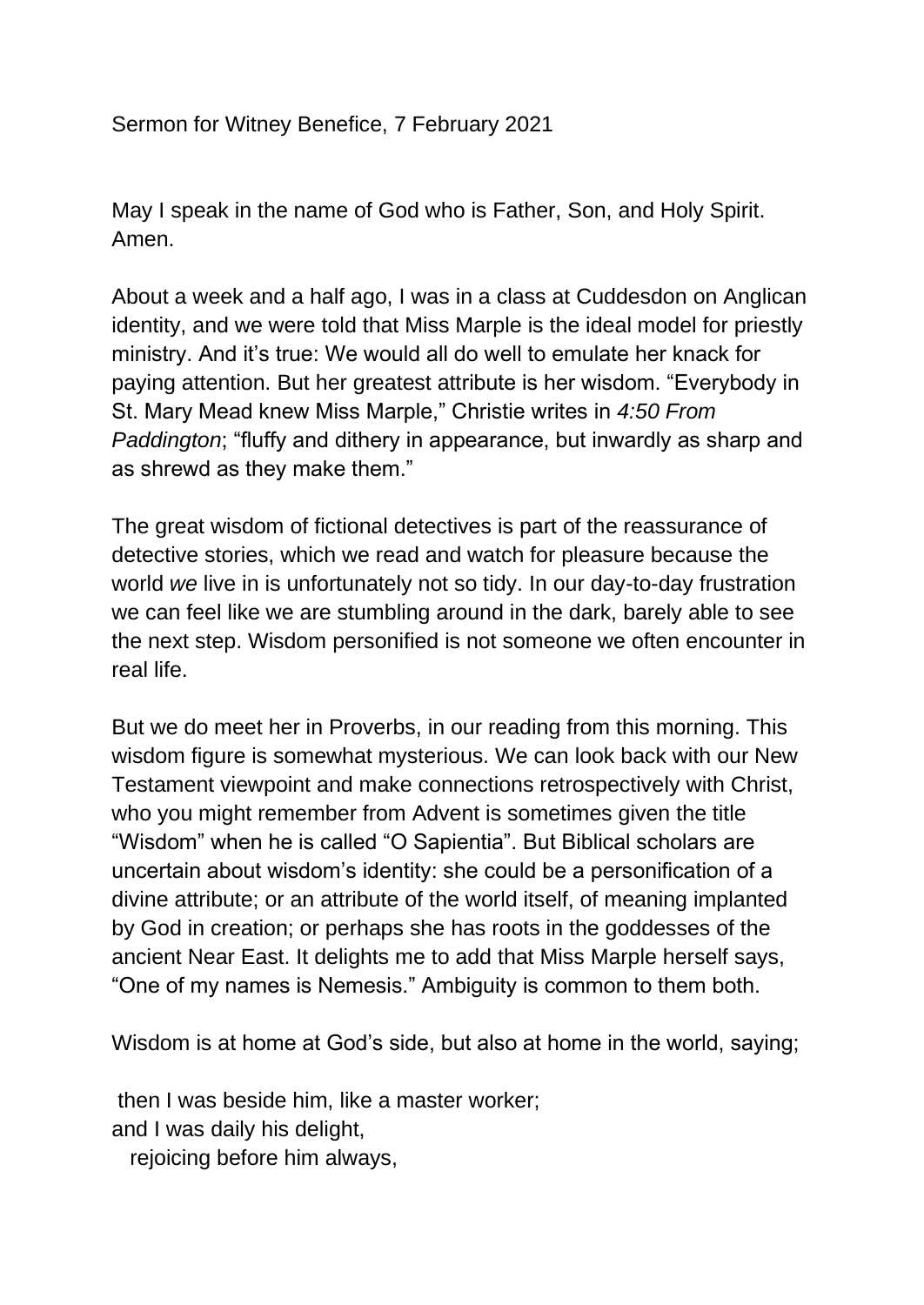<sup>31</sup> rejoicing in his inhabited world and delighting in the human race…

And, a few verses earlier, she says:

<sup>23</sup> Ages ago I was set up, at the first, before the beginning of the earth.

And there are definitely echoes of Christ here, especially in the way that wisdom rejoices in creation. The difference, of course, is that the son of God is described in John's gospel as not being created, but as being not only with God but actually the same person as God, before the beginning of the world. Jesus Christ is not a created being: "All things came into being through him, and without him not one thing came into being." Nevertheless, wisdom and Christ share a love for, the created world.

It is curious that we have this passage now, with its deep echoes of Christmas, when we have firmly moved past Candlemas, which is the official end of the Christmas season. But it feels as though this juxtaposition of the light that shines in the darkness, and the delight of wisdom, comes just at the right time, when it is cold and grim, and we have barely a reprieve before we go into Lent. It is lovely to meditate on the delight of Christ in creation, and the delight of wisdom in the world.

Despite the way we spell and say the word "delight", it is not related to the word "light" -- in fact, we didn't add the "gh" until the 16th century, and if we take "delight" and "light" and look at their Latin roots -- and please forgive me for taking too much delight in etymology -- delight comes from dilectus, and light from lux. But I have to say, I can't resist the suggestiveness of how close these two modern English words are. Last week we thought about light for Candlemas, and the way that light helps us to see. And now, in John's gospel, we have light connected to Christ, whose wisdom is the wisdom of God, the wisdom that allows God to know, and see, everything.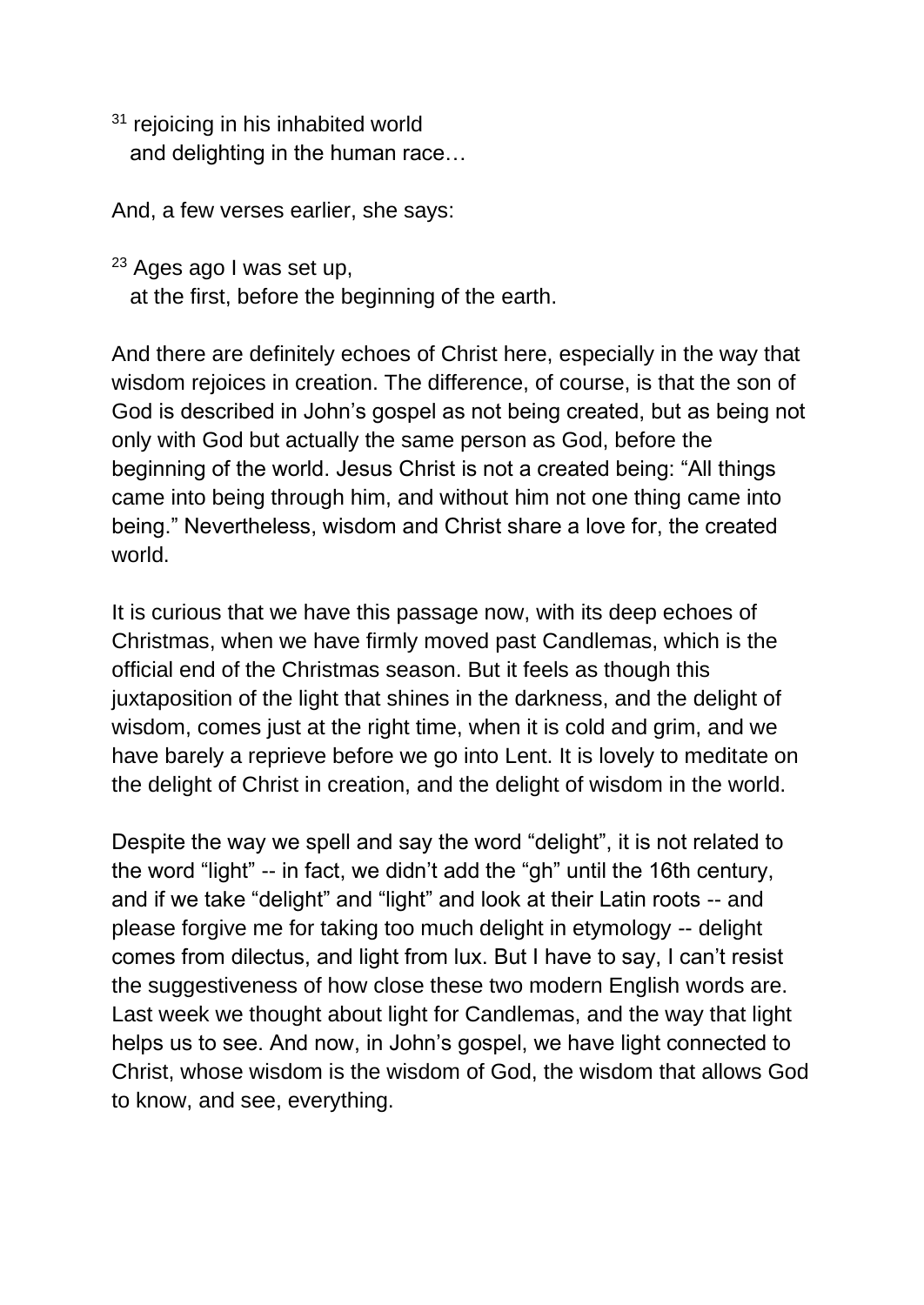What Miss Marple does in her wisdom is not just to see things, but to see things as they truly are; she sees the truth behind the facade, she sees the overarching narrative behind the tiny incident that others might dismiss. And our readings are really about seeing. Wisdom is there at the beginning, watching the world being made; and Christ is there at the beginning seeing as God sees, characterised as light.

The interesting thing about light -- is it a particle or a wave? -- no, the interesting thing about light is that it doesn't erase the darkness — not while the world is full of sin and pain. But the light lessens the darkness, and, in a way, helps us to understand what the darkness is. Think of a time when you have been in a bad situation, and it wasn't until someone spoke a kind word that you realised you were suffering. "The light shines in the darkness, and the darkness has not overcome it." The darkness has not overcome it, but this word in Greek can also be translated as "understood". The darkness has not understood the light. This is a trope we see over and over again in literature — goodness illuminates evil, but evil, more often than not, fails to understand the good, and this is why it is ultimately defeated. "Forgive them, for they know not what they do," says the light on the cross, shining in the darkness on the darkest day.

CS Lewis writes an allegory about light into the third of his Narnia books, *The Voyage of the Dawn Treader*. As the ship moves closer and closer to the Utter East, the end of the world, in search of the Christ-like figure Aslan's country, the light becomes brighter and brighter, almost unbearable.

"Reaching Aslan's country", which is the goal of the crew, especially the very pious mouse Reepicheep, is, of course, a of metaphor for death; but it is also a metaphor for seeing utter truth. To grow close to God is to emerge into the great light in which all is revealed. Someone said to me recently that one of the best things you can do as a priest visiting a dying person is to ask them to pray for you. Often they can do very little, but they can still pray, and surely, someone who is close to death is close to God, and closer to that light and truth.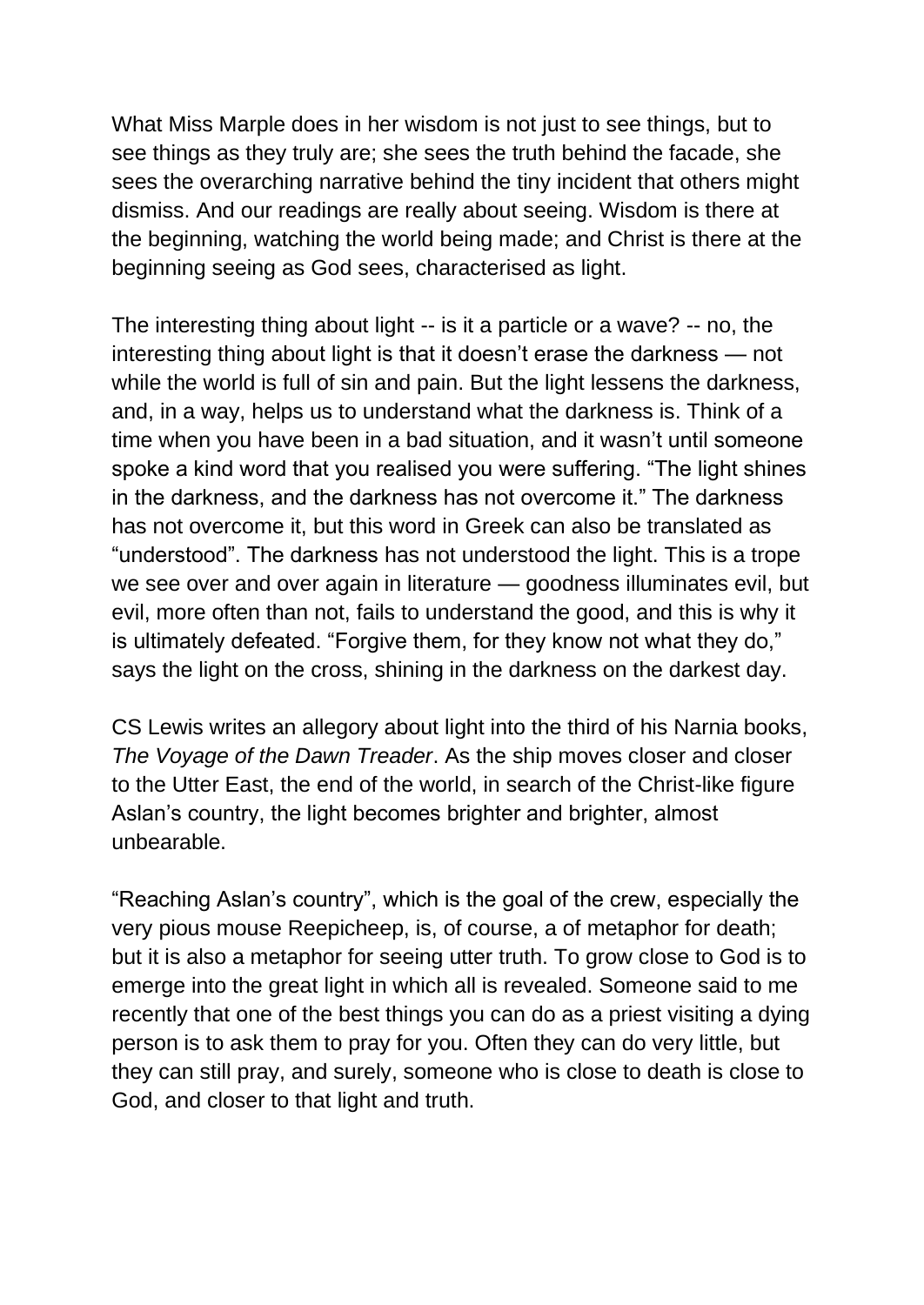As we move towards the beginning of Lent, I'd like set a challenge: let's not think of it as a dark time. It starts with a smudge of ash, a reminder of our mortality, but it's also a time when we look forward to Holy Week when Jesus is glorified on the cross - an image that to me is full of light -and to Easter, when he bursts from the tomb -- again, angels clothed in light stand around the place where his body was, when Mary Magdalen goes to seek him in the tomb, and it is a matter of seeing when she fails to recognise him, and then, when he says her name, she sees him for who he truly is. Lent is a time of quiet illumination, in which we can pause, and pray more purposefully, and take time to be with God. It is a time to dwell in the light. I imagine Lent not as a time of dazzling light, but also not a time of darkness. Rather, as a time when we sit in pools of light, in pools of prayer, the way it feels to sit in a room that has grown dark, but you can still read by the light of the lamp that shines over your book.

In the prayer-poem that he wrote in 1962 in praise of Wisdom, Thomas Merton imagined Jesus coming into the darkness to meet us. He writes:

The shadows fall. The stars appear. The birds begin to sleep. Night embraces the silent half of the earth.

A vagrant, a destitute wanderer with dusty feet, finds his way down a new road. A homeless God, lost in the night, without papers, without identification, without even a number, a frail expendable exile lies down in desolation under the sweet stars of the world and entrusts Himself to sleep.

We are in darkness, especially at the moment; but darkness is where the Lord meets us, and the darkness does not understand him. We must do the work to meet him as he comes, bringing light to us in our darkness. He brings wisdom because he is wisdom. He helps us to see, and that doesn't just mean seeing seeings - for he is "the true light that enlightens everyone". It means, like Miss Marple, seeing things for what they truly are. So let us trust him as we journey on in the half-light of this world, letting him light the few steps ahead of us, dwelling in his wisdom, as we